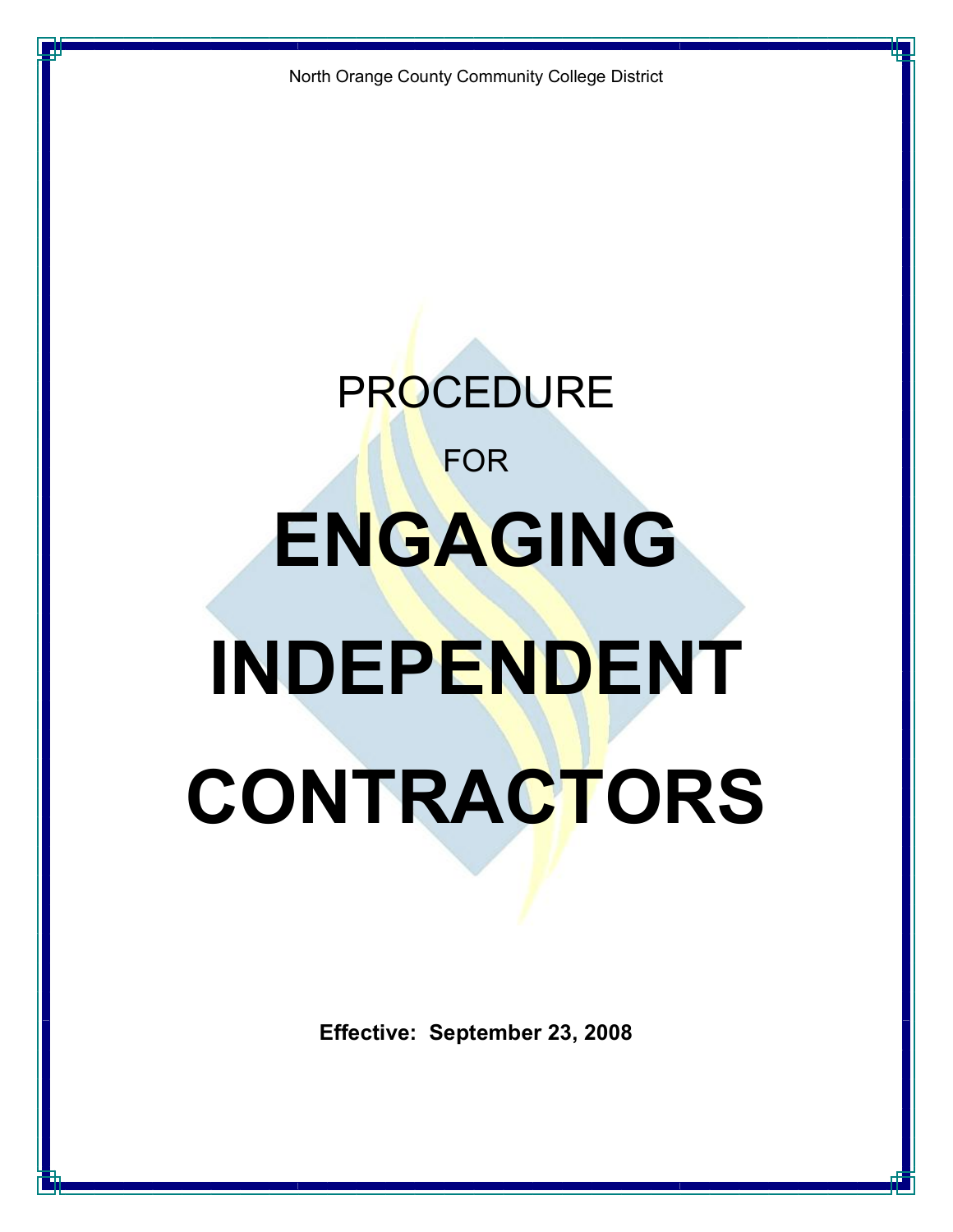### **North Orange County Community College District Hiring Independent Contractors Summary**



\*Refer to Exhibit #2 for examples of low risk engagements.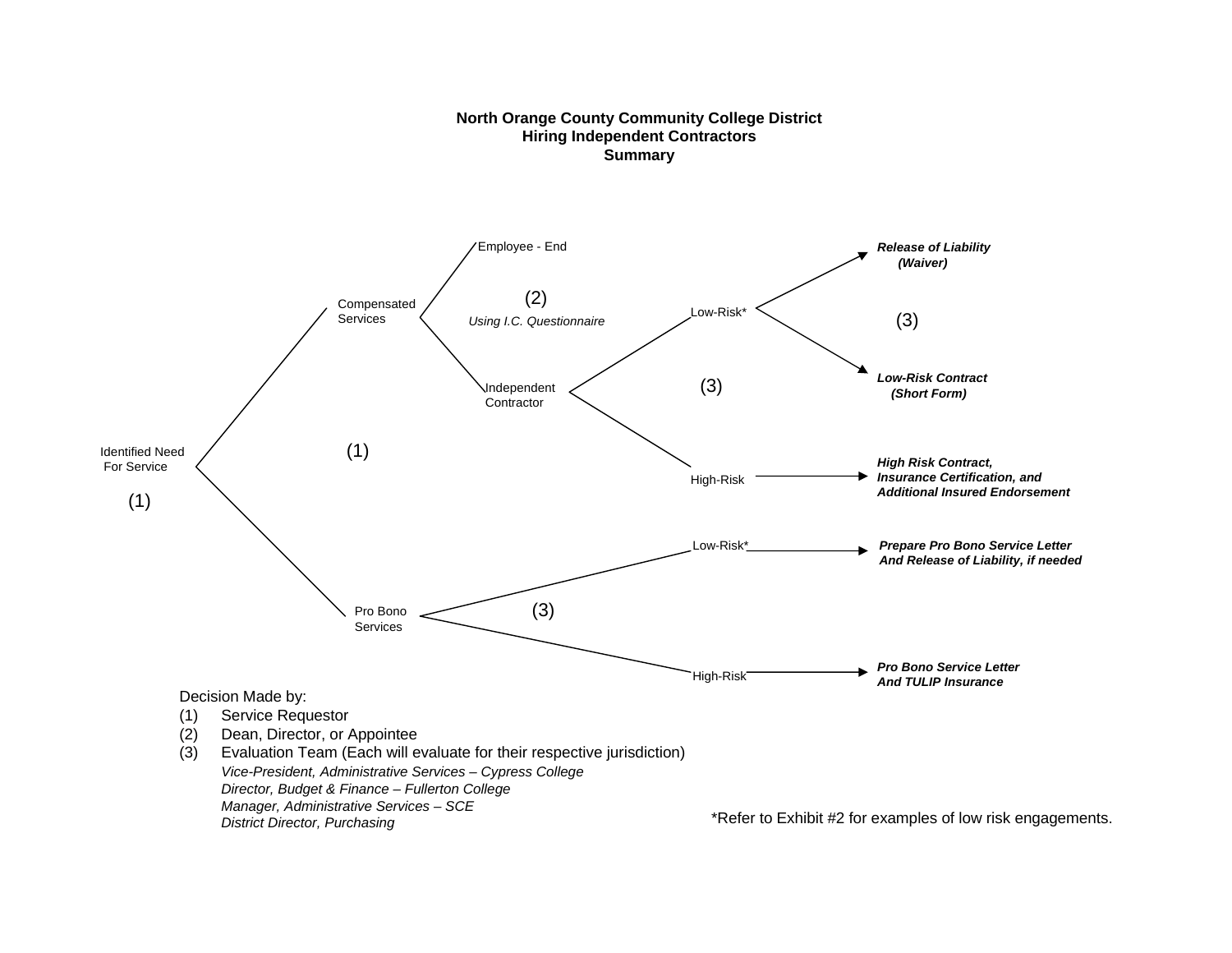# **ENGAGING INDEPENDENT CONTRACTORS**

## (Forms available on campus server)

## **Background**

At times, the distinction between independent contractors and employees are blurred. This is especially true when the person works alone, without hired assistants. Many companies have used this blurriness to avoid taxes and in the process referred to their workers as independent contractors when they were really employees. The state and federal taxing authorities are now aggressively auditing companies to find these abuses. When tax officials find misclassified workers, the hiring firms are charged for all the workers' taxes and are assessed huge penalties.

Firms are also sued by workers who believe that they were inappropriately called independent contractors. These lawsuits are filed when the worker needs unemployment, disability, or workers' compensation insurance.

In order to avoid these problems, the IRS, as well as other institutions, developed guidelines that agencies can use to ensure that proper distinctions are made between employees and Independent Contractors. NOCCCD developed a three-stage process to be completed before an independent contractor is engaged. These stages are:

- $\triangleright$  The independent contractor evaluation;
- $\triangleright$  The assessment whether the engagement is "low" or "high" risk;
- $\triangleright$  The contract development stage.

# **I. Independent Contractor Evaluation**

We evaluated various guidelines provided by the IRS, ERISA, etc. and came up with a 14-point questionnaire (Exhibit  $# 1$ ). This is the crucial first step in the process and the one that evaluates conditions of an engagement and service provider's background concluding if it meets the criteria of an independent contractor. This questionnaire is completed by a representative from the Division requesting the services and reviewed by the Dean/Director or a designee.

The questionnaire requires an answer of "yes" or "no" but allows for further explanation if the condition surrounding the question, happens to fall in a gray area (e.g. the amount of instructions given to an independent contractor). We encourage as much validation as reasonably possible as a means of protecting the District in the event of a complaint or legal action.

The completed questionnaire should be forwarded to the designated individual (see below) to evaluate the risk.

**Note**: Outside services provided "pro bono" (public service without payment) are not subject to this evaluation process.

# **II. Risk Levels and Insurance Requirements**

The risk for engaging independent contractors will be evaluated by a designated individual for each college and the District. These Risk Evaluators include:

Cypress College: Vice-President, Administrative Services Fullerton College: Director, Budget & Finance School of Continuing Education: Manager, Administrative Services District: Purchasing Director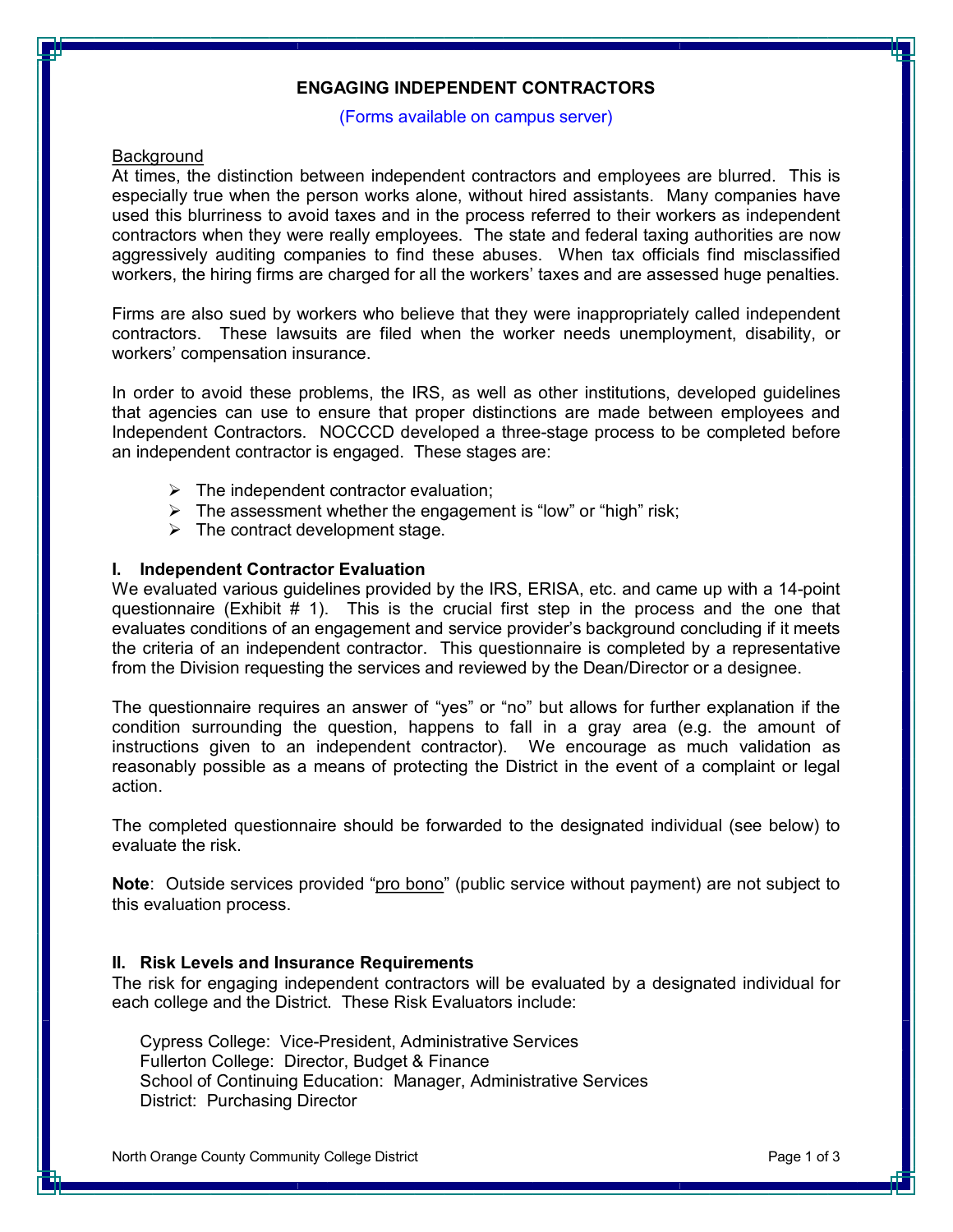All requests for independent contractor services whether compensated or pro bono shall be routed to the respective Risk Evaluator. The risk level and insurance requirement (if determined to be needed) should be indicated on the bottom part of the questionnaire. The minimum insurance requirement is \$1 million per occurrence or \$2 million aggregate, if applicable. Any questions regarding insurance should be referred to the District Risk Manager.

A. Compensated Services: Unlike employees who are covered by the District insurance umbrella, independent contractors are not. For this reason due care should be taken in engaging one.

The level of independent contractor activity ranges from individuals addressing students on vocational issues to business establishments providing service functions. The level of risk is equally diverse. For practical and economic reasons, certain independent contractors providing low level risk can be engaged without requiring insurance coverage. We are providing a listing of low level risk engagements as a reference (Exhibit # 2). Final decision on the level of risk will be made by the Risk Evaluator.

B. Pro Bono Services: Requests for these engagements still need to be evaluated for the risk potential. Arrangements should be made within each college or District to have all pro bono services forwarded to the respective Risk Evaluator for review prior to final arrangements.

- † If pro bono services are considered high risk, the service provider should be requested to sign the Pro Bono Service form (Exhibit  $# 3$ ) as a means of documenting the service provided and arrangements should be made to provide Tenant User Liability Insurance Program (TULIP) insurance with the cost to be charged to the requesting organization.
- † If services are determined to be low risk, the service provider should be requested to sign the Pro Bono Service form (Exhibit # 3) and the Release of Liability (Exhibit # 4) described below, if deemed to be necessary.

C. Release of Liability – Certain lowrisk services, regardless if compensated or pro bono, carry certain level of risks (i.e. dance performers) that could result in injuries. If insurance coverage is not recommended, the Risk Evaluator will determine if certain service providers will be required to sign a Release of Liability (Exhibit #4).

# **III. Contract Development**

This does not apply to pro bono services. Preparing the contract is the last step in this process. It provides the language consistent with the questionnaire distinguishing an independent contractor from an employee.

There are two types of contracts that will be used:

A. Low Risk Contract - Short form (Exhibit  $# 5$ ) – This contract will be used if risk is low (Exhibit # 5) and insurance will not be required.

B. High Risk Contract (Exhibit  $# 6$ ) – This contract will be used if the risk is determined to be high and insurance is required. A separate Additional Insured Endorsement from the insurance carrier needs to accompany the insurance certificate.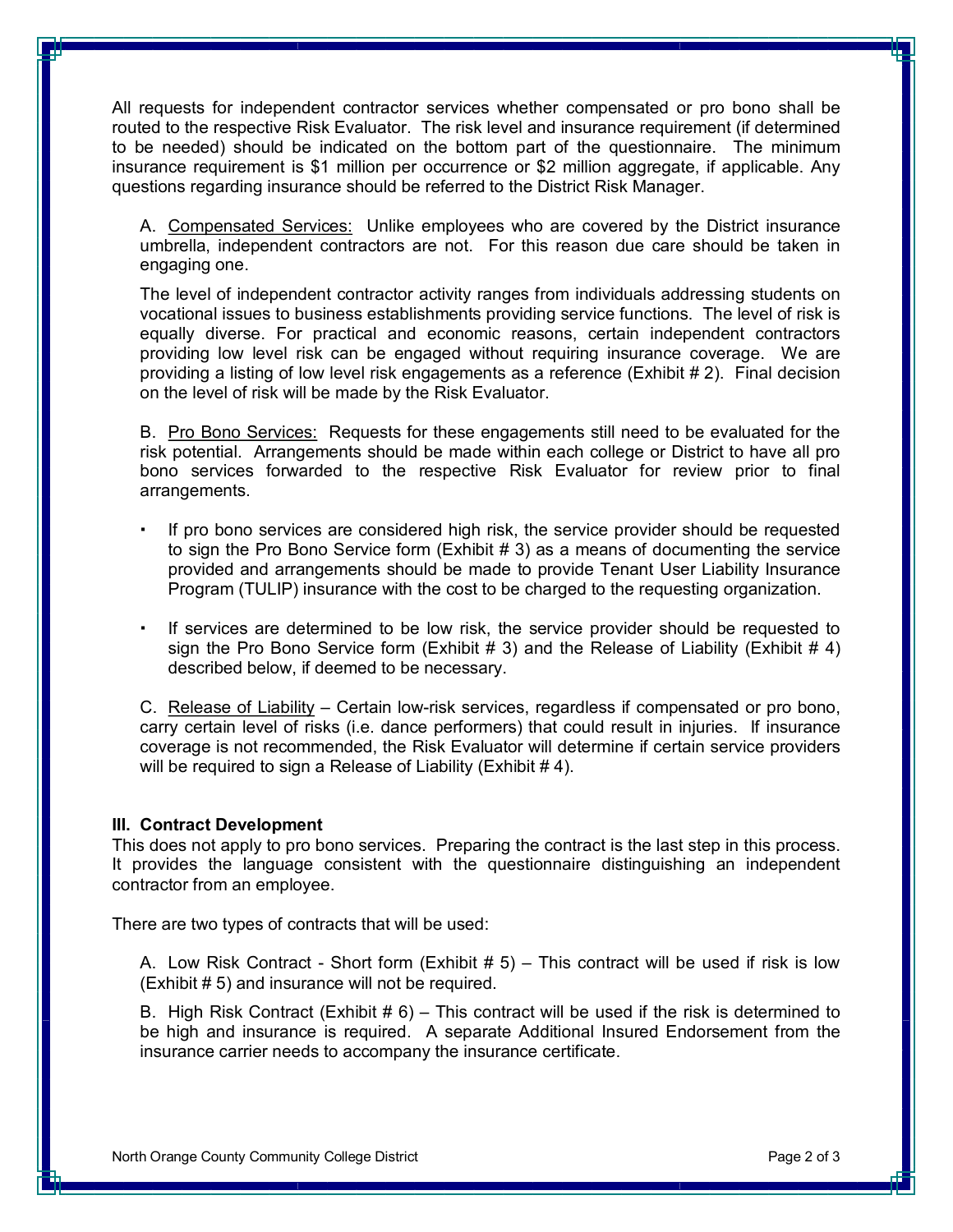The contract will be signed only after the first two stages have been completed. The person preparing the contract must ensure that the following documents are attached with the contract for signing:

- † The independent contractor questionnaire (with risk evaluation result);
- † A copy of the insurance coverage, if required;
- A completed W-9 form if the contractor is new and does not have a copy on file;
- † A Purchase Requisition.

The contract is approved by the Budget Officer or College President/Provost up to \$5,000. The NOCCCD Board of Trustees approves amounts in excess of \$5,000.

# **IV. Timeline**

It is critical that the process be started on a timely basis to allow for processing and for payments to be made promptly. There are certain engagements involving referees that need to be paid during the day of the game. It is recommended that the process start at least two months before the date of the engagement to provide ample time for processing.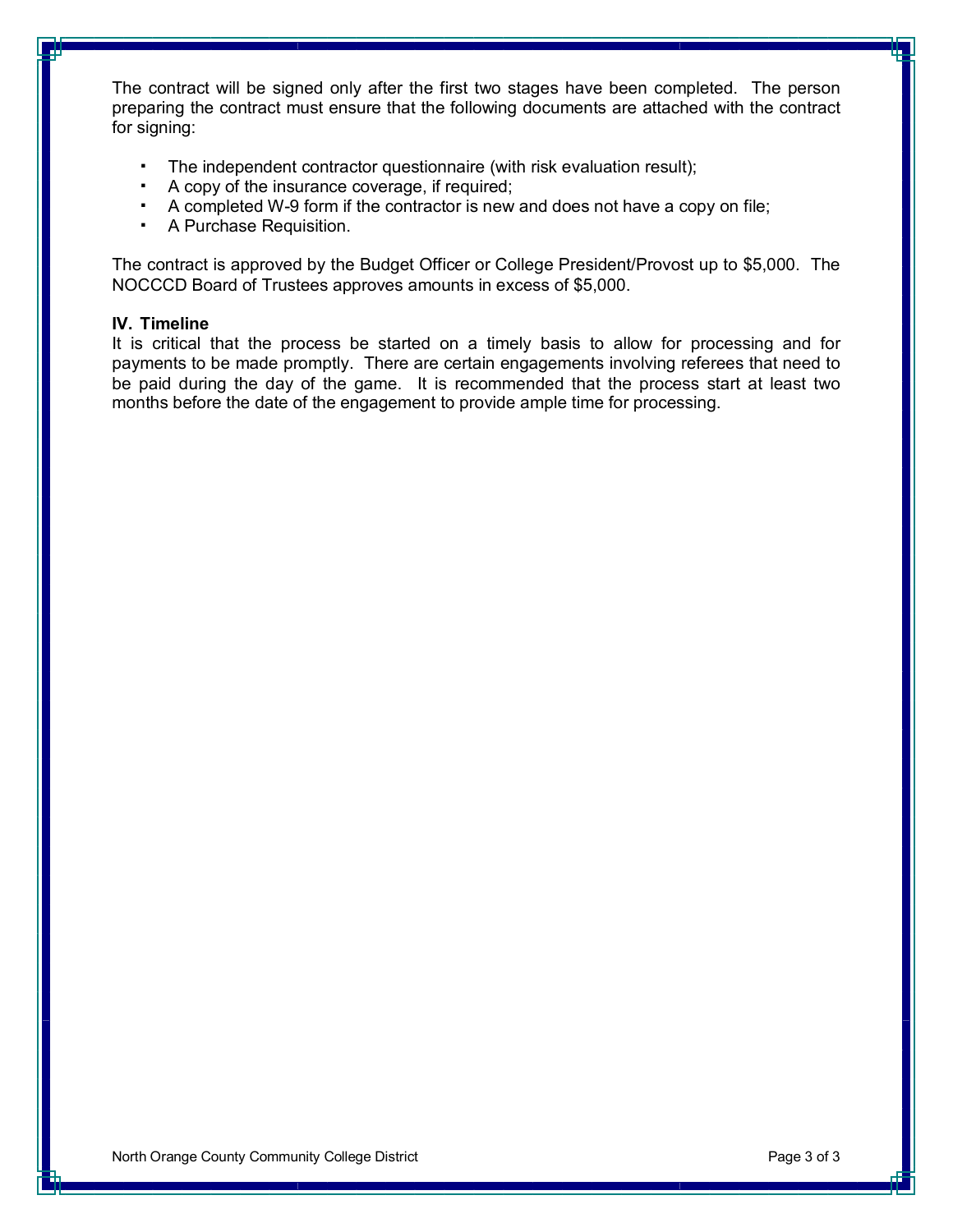# **District Guidelines Independent Contractor or Employee Questionnaire**

**You are required to provide a "yes" or "no" answer for each question. If you feel that further explanation is necessary to support your answer, please provide explanations on page 3.**

Describe the skill level required for this engagement:

| <b>PART I</b>                                                                                                                                                                                                          |                                                                                                                                                                                                       |                             | <b>YES</b> | <b>NO</b> |
|------------------------------------------------------------------------------------------------------------------------------------------------------------------------------------------------------------------------|-------------------------------------------------------------------------------------------------------------------------------------------------------------------------------------------------------|-----------------------------|------------|-----------|
| 1.                                                                                                                                                                                                                     | Has this category of worker already been classified an "employee" by the IRS? *                                                                                                                       |                             |            |           |
|                                                                                                                                                                                                                        |                                                                                                                                                                                                       |                             |            |           |
|                                                                                                                                                                                                                        | The IRS has held that the following types of workers are employees: (IRS Pub. SWR-40)                                                                                                                 |                             |            |           |
|                                                                                                                                                                                                                        | Administrators                                                                                                                                                                                        | Teachers/Instructors        |            |           |
|                                                                                                                                                                                                                        | Substitute teachers/instructors                                                                                                                                                                       | School bus drivers          |            |           |
|                                                                                                                                                                                                                        | Driver education instructors                                                                                                                                                                          | Clerical staff              |            |           |
|                                                                                                                                                                                                                        | Athletic coaches                                                                                                                                                                                      | Cafeteria works             |            |           |
|                                                                                                                                                                                                                        | Tutors                                                                                                                                                                                                | Counselors                  |            |           |
|                                                                                                                                                                                                                        | Custodians                                                                                                                                                                                            | <b>Examination monitors</b> |            |           |
| Proctors<br>Librarians                                                                                                                                                                                                 |                                                                                                                                                                                                       |                             |            |           |
|                                                                                                                                                                                                                        |                                                                                                                                                                                                       |                             |            |           |
| 2. Is the individual already an employee of the District in another capacity?                                                                                                                                          |                                                                                                                                                                                                       |                             |            |           |
| 3.                                                                                                                                                                                                                     | Has the individual performed substantially the same service for the District as an<br>employee in the past?                                                                                           |                             |            |           |
|                                                                                                                                                                                                                        | Is the individual retired, returning to substitute, or train, etc.?                                                                                                                                   |                             |            |           |
|                                                                                                                                                                                                                        |                                                                                                                                                                                                       |                             |            |           |
|                                                                                                                                                                                                                        | 4. Are there currently employees of the District doing substantially the same services as                                                                                                             |                             |            |           |
|                                                                                                                                                                                                                        | will be required of this individual?                                                                                                                                                                  |                             |            |           |
| 5.                                                                                                                                                                                                                     | Is the District expected to provide detailed instructions to carry out the task?                                                                                                                      |                             |            |           |
|                                                                                                                                                                                                                        | The extent of the District's instructions is to describe the end product and provide the time and the<br>place to perform the engagement. The details of performing the task are left entirely to the |                             |            |           |
|                                                                                                                                                                                                                        | discretion of the independent contractor. If any additional instructions are provided, please explain                                                                                                 |                             |            |           |
|                                                                                                                                                                                                                        | in the comment section.                                                                                                                                                                               |                             |            |           |
|                                                                                                                                                                                                                        | 6. Are the services being provided an integral part of school business?                                                                                                                               |                             |            |           |
| Are the services being provided necessary to the operation of the school, program, project, etc.?<br>This indicates the District has an interest in the method of performance and implies the need for<br>an employee. |                                                                                                                                                                                                       |                             |            |           |
|                                                                                                                                                                                                                        |                                                                                                                                                                                                       |                             |            |           |

If the answer to any of the above questions is "**YES**,"

# **STOP HERE**

Do not complete the rest of the questionnaire. The individual should be a District employee and must be paid and reported accordingly.

If all of the above are **NO**, continue...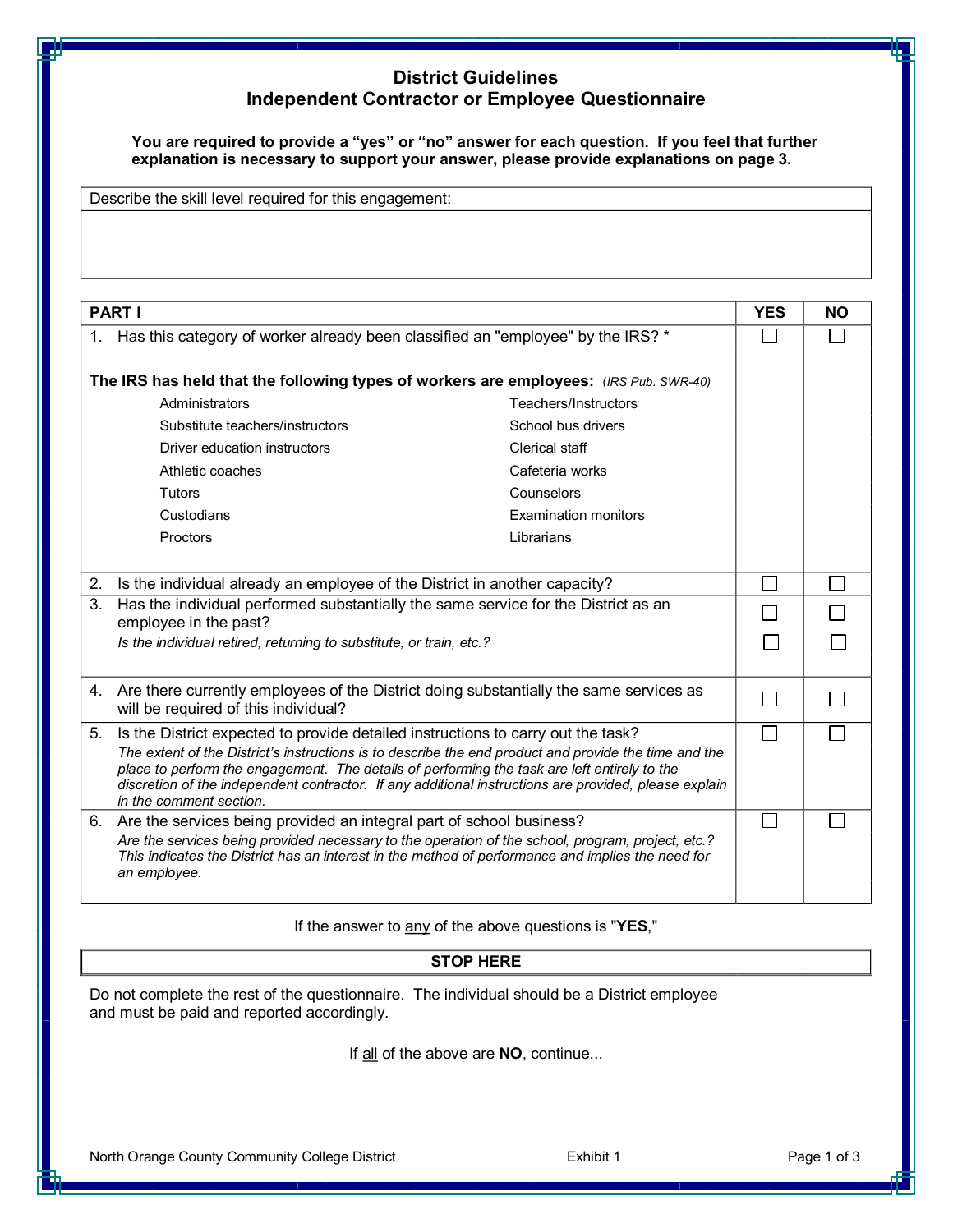# **District Guidelines Independent Contractor or Employee Questionnaire**

| <b>PART II</b> |                                                                                                                                                                                | YES | NΟ |
|----------------|--------------------------------------------------------------------------------------------------------------------------------------------------------------------------------|-----|----|
| 7.             | Must the required services be performed by this individual?                                                                                                                    |     |    |
|                | Consider whether or not the individual may designate someone else to do the work without the<br>District's knowledge or approval. Need to correlate with required skill level. |     |    |
| 8.             | Does the District have a continuing relationship with this individual?                                                                                                         |     |    |
|                | Is this a "one shot deal" or will the District continue to use this individual in the future?                                                                                  |     |    |
|                | 9. Can this relationship be terminated by either party?                                                                                                                        |     |    |
|                | The contractor is responsible for satisfactory completion of the job and may legally be<br>obligated to compensate the hiring firm for failure to complete.                    |     |    |

If the answer to question 7, 8, or 9 is "YES," there is a good possibility than an employment relationship exists. Questions 7 and 8 are indicators of District control that, in conjunction with other factors, imply an employment relationship. Go back to PART I and re-evaluate each question. If questions 1 - 6 are still all "NO," continue...

| 10. Does the individual operate an independent trade or business that is available to the<br>general public?                                                                                            |  |
|---------------------------------------------------------------------------------------------------------------------------------------------------------------------------------------------------------|--|
| A determining factor in judging independence is the performance of services to the general public.                                                                                                      |  |
| NOTE: Possession of a business license or incorporation does not automatically satisfy this<br>requirement. Conversely, there are instances where an individual runs a small business and may           |  |
| not perform services on a full-time basis but functions independently and offers services to a wide<br>array of institutions, if needed. Please explain further, as necessary, in the comments section. |  |
| 11. Does the individual have a substantial investment in his/her business, i.e. maintains a                                                                                                             |  |
| facility, equipment, etc.?                                                                                                                                                                              |  |
| This is indicative of economic risk inherent in business enterprises. An independent contractor                                                                                                         |  |
| must be able to make a profit or sustain a loss. Conversely, as in #10, this may be a small                                                                                                             |  |
| business with minimal investment required. Please explain situation further as necessary.                                                                                                               |  |
|                                                                                                                                                                                                         |  |

If either 10 or 11 are "NO," there is a strong possibility that the individual does not qualify as an independent contractor and must be paid as a District employee. If this is so, STOP HERE.

If 10 and 11 are both **"YES,"** (as justified in the comments section, if necessary) continue...

| 12. Does the individual provide all materials and support services necessary for the<br>performance of this service?                                                                                                                            |  |
|-------------------------------------------------------------------------------------------------------------------------------------------------------------------------------------------------------------------------------------------------|--|
| The District should not be providing office space, clerical, secretarial, or any other support for this<br>individual such as materials, copying, printing, office supplies, etc. Any necessary assistance<br>would be hired by the individual. |  |
| 13. Is this paid by the job?                                                                                                                                                                                                                    |  |
| While a flat rate is descriptive of compensation to Independent Contractors, hourly rates may be<br>used too engage certain professionals such as lawyers.                                                                                      |  |
| 14. Does the individual bear the cost of any travel and business expenses incurred to<br>perform this service?                                                                                                                                  |  |
| Generally, these types of expenses are paid by an employer, however, some contracts provide for<br>payment of airfare, mileage, etc. for consultants.                                                                                           |  |

If 10 and 11 are **"YES,"** 12 through 14 should also be **"YES"** and are items that should be written into the contract. This individual is an independent contractor.

| Date |
|------|
| Date |
|      |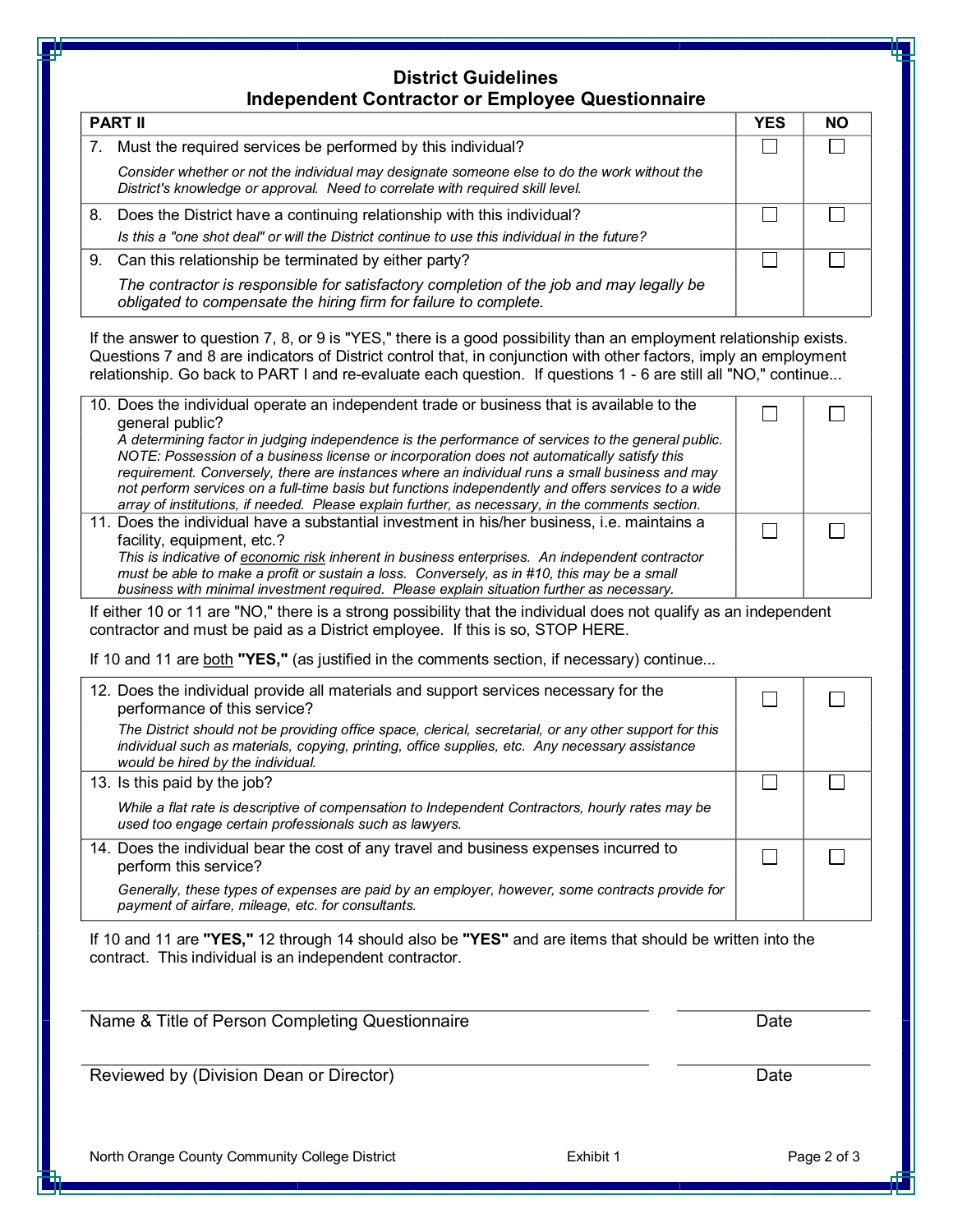# **District Guidelines Independent Contractor or Employee Questionnaire**

**Provide additional information (if necessary), referencing the question #.**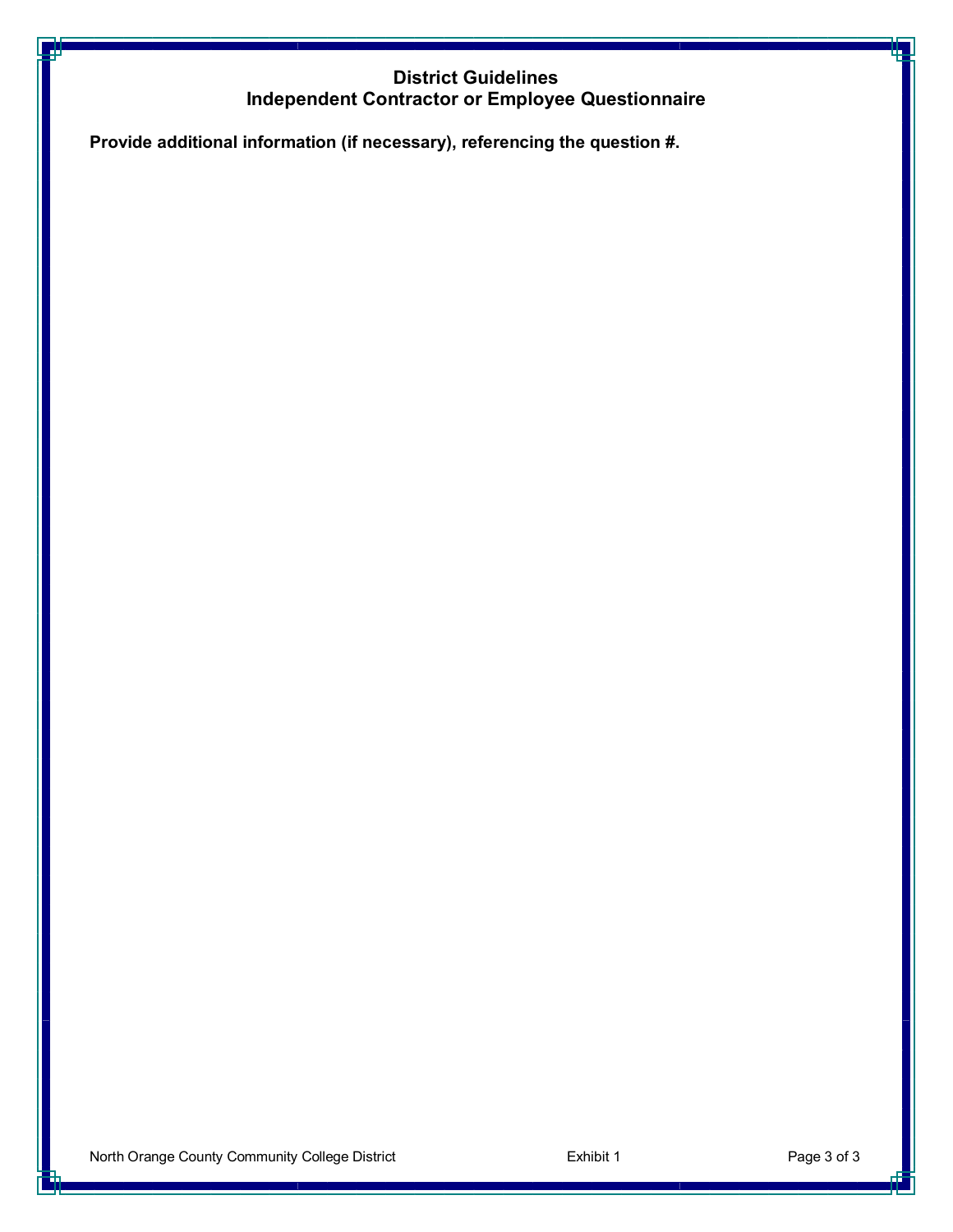# LOW RISK ACTIVITIES FEE OR NON-FEE SERVICES

This list is a guideline for low-risk services that can be provided to the District and respective colleges as a means of augmenting their normal operations but are not considered to be required ongoing service. These services can be provided at a cost or pro-bono depending on the arrangements made. Normally, the Guest Speakers do not require insurance coverage, but final determination is left to the following designated individuals.

Cypress College: *Vice-President, Administrative Services* Fullerton College: *Director of Budget & Finance* School of Continuing Education: *Manager, Administrative Services* District: Purchasing *Director / Risk Manager*

# **USE** *SHORT FORM*

- ß Guest Speakers Instructional on relevant class subject matters Inspirational Industry representatives speaking to Vocational Students
- Workshop Speakers
- **Proofreaders**
- **Typists**
- Other administrative type of services

# **USE RELEASE (WAIVER) OF LIABILITY**

- **Performing Artists for demonstration of techniques Musicians** Singers/Songwriters Actors, Directors or Producers Volunteer Dance Groups – participating in District's Outreach programs
- ß Sporting Event Official/Referee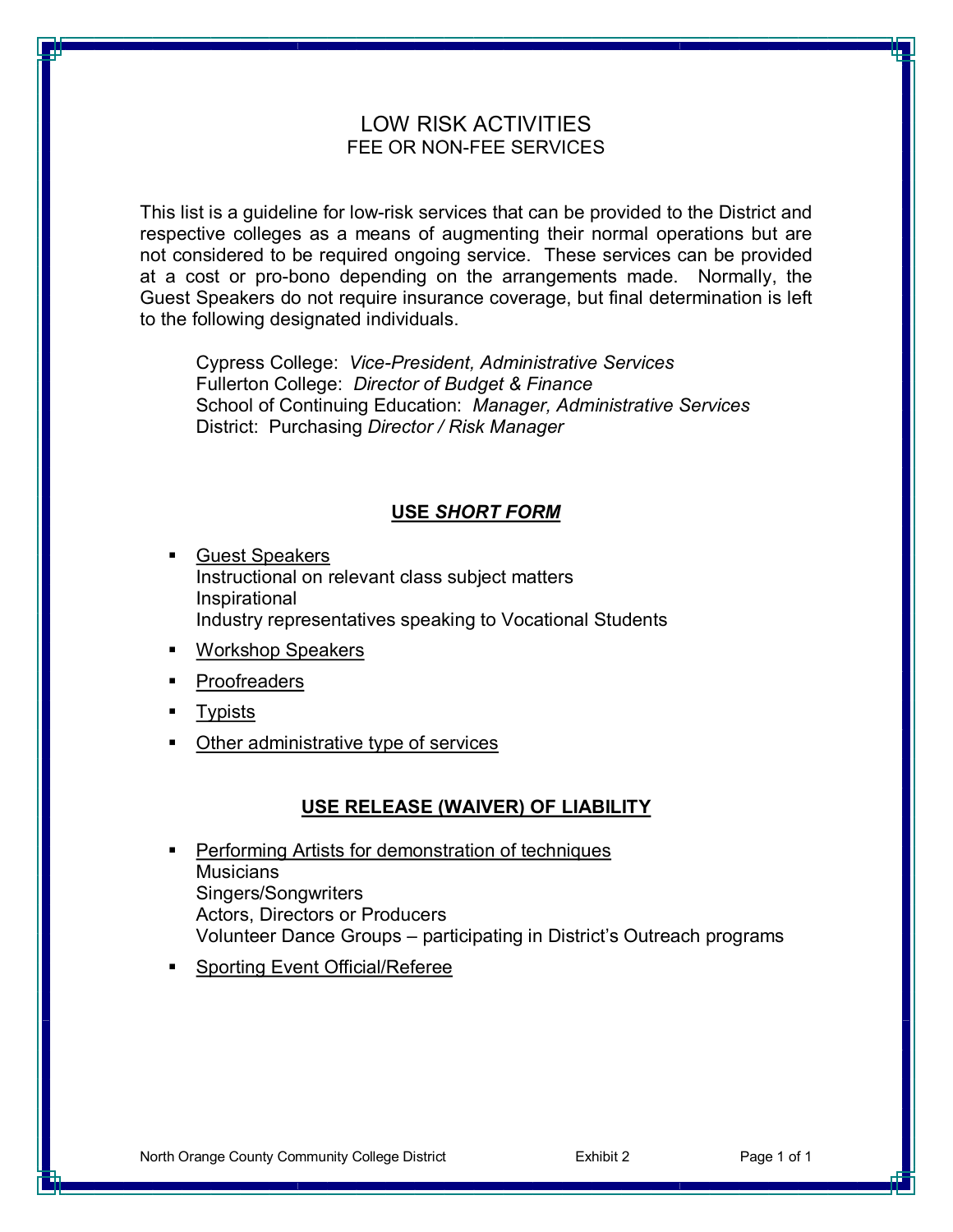# **Pro Bono Service**

| This is to document that<br>cost to the District. | has agreed to perform the following service at no |
|---------------------------------------------------|---------------------------------------------------|
| Date of Service:                                  |                                                   |
| Time of Service:                                  |                                                   |
| Place of Service:                                 |                                                   |
| Nature of the Service                             |                                                   |

Guest Service Provider **Date** 

NOCCCD Official Date

North Orange County Community College District **Exhibit 3** Exhibit 3 Page 1 of 1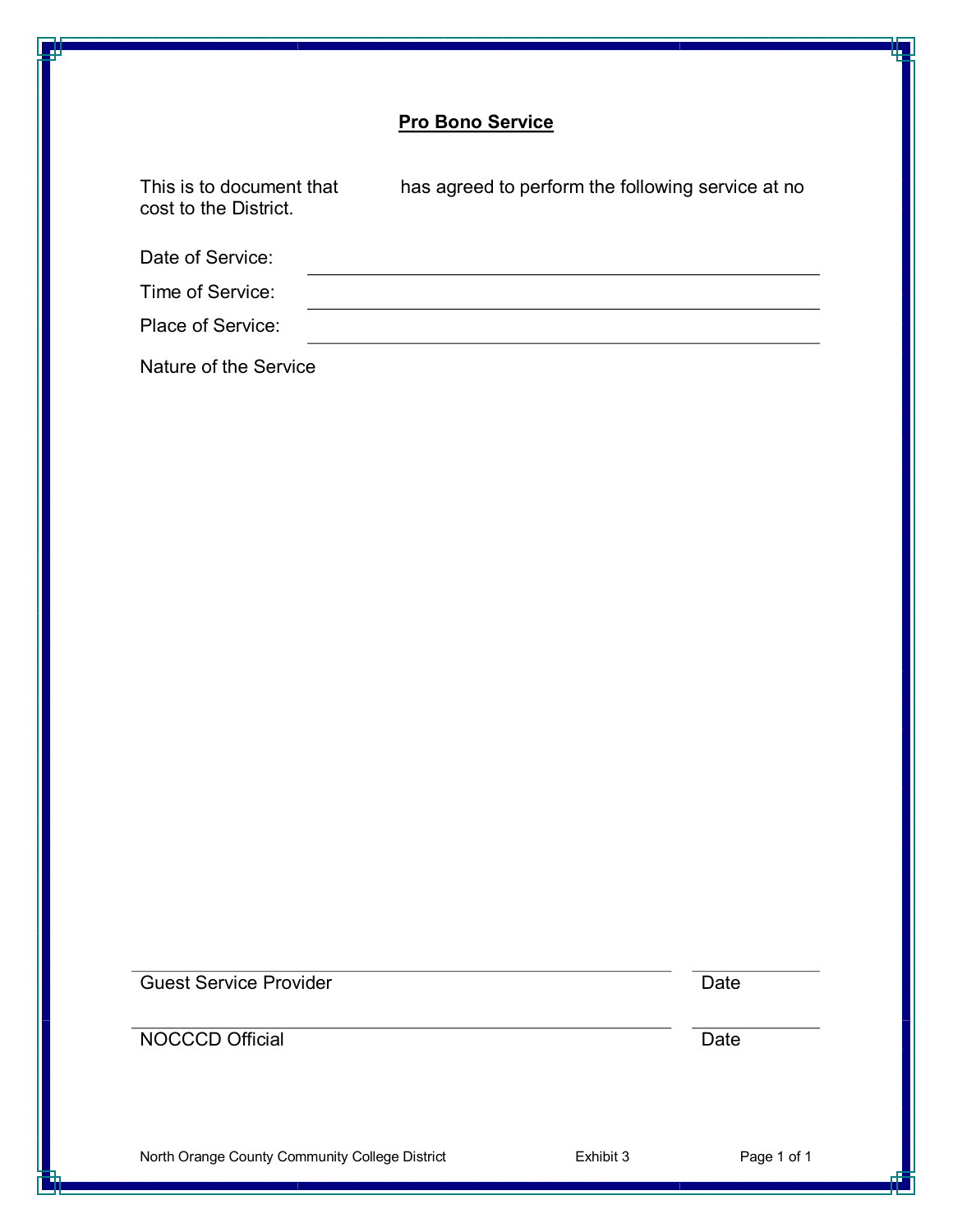| <b>Agreement for Services and Release of Liability</b>                                                                                                                                                                                                                                                                                                                                                                                                                                                                                                                                                                                                                                                                                                                                                                                                                                                                                                                                                                                                                                                                                                                                                                                 |  |  |  |
|----------------------------------------------------------------------------------------------------------------------------------------------------------------------------------------------------------------------------------------------------------------------------------------------------------------------------------------------------------------------------------------------------------------------------------------------------------------------------------------------------------------------------------------------------------------------------------------------------------------------------------------------------------------------------------------------------------------------------------------------------------------------------------------------------------------------------------------------------------------------------------------------------------------------------------------------------------------------------------------------------------------------------------------------------------------------------------------------------------------------------------------------------------------------------------------------------------------------------------------|--|--|--|
| $\sqcup$<br><b>Multiple-Engagements</b>                                                                                                                                                                                                                                                                                                                                                                                                                                                                                                                                                                                                                                                                                                                                                                                                                                                                                                                                                                                                                                                                                                                                                                                                |  |  |  |
| I, agree to perform <b>Referee/Official Services</b> (Services) for the North Orange County Community<br>College District's (District), Campus. This release will be applicable for the fiscal year _____ to _____.                                                                                                                                                                                                                                                                                                                                                                                                                                                                                                                                                                                                                                                                                                                                                                                                                                                                                                                                                                                                                    |  |  |  |
| <b>One-Time Engagement</b><br>$\Box$<br>I, _____ agree to perform <i>Performer/Musician/Guest Speaker Services</i> (Services) for the North Orange<br>County Community College District's (District), Campus, on or about 20 ____, 20 ____. I understand that the District will compensate me the total sum of ____ (\$____) for the performance of these Services, payable<br>at the following terms: _____.                                                                                                                                                                                                                                                                                                                                                                                                                                                                                                                                                                                                                                                                                                                                                                                                                          |  |  |  |
| I understand that I am working as an individual Independent Contractor and not as a company with or without<br>employees. I further understand that I am not an employee of the District, and that I am required to complete and<br>submit an I.R.S. Form (W-9) to the District prior to the receipt of payment for such Services.                                                                                                                                                                                                                                                                                                                                                                                                                                                                                                                                                                                                                                                                                                                                                                                                                                                                                                     |  |  |  |
| I understand and acknowledge that the Services I perform may be dangerous and hazardous and, by its very nature<br>may pose the potential risk of severe and serious physical and emotional injury/illness, or even death, to those<br>individuals who perform such Services.                                                                                                                                                                                                                                                                                                                                                                                                                                                                                                                                                                                                                                                                                                                                                                                                                                                                                                                                                          |  |  |  |
| I UNDERSTAND AND ACKNOWLEDGE THAT IN ORDER TO PARTICIPATE IN THESE SERVICES, I AGREE TO<br>ASSUME ALL LIABILITY AND RESPONSIBILITY FOR ANY AND ALL POTENTIAL RISKS, INJURIES, OR EVEN<br>DEATH THAT MAY BE CAUSED BY MY NEGLIGENCE OR MISCONDUCT WHILE PARTICIPATING IN SUCH<br>SERVICES. I represent and warrant that I am mentally and physically fit, capable, able, and willing to complete these<br>Services without any limitations.                                                                                                                                                                                                                                                                                                                                                                                                                                                                                                                                                                                                                                                                                                                                                                                             |  |  |  |
| I understand, acknowledge, and agree that the District, its trustees, employees, agents, coaches, teachers, students,<br>volunteers, or representatives shall not be liable for any injury/illness suffered by me which is incident to and/or<br>associated with preparing for and/or conducting such Services.                                                                                                                                                                                                                                                                                                                                                                                                                                                                                                                                                                                                                                                                                                                                                                                                                                                                                                                        |  |  |  |
| I hereby release, discharge, indemnify, and agree to hold harmless District, District's governing board (Board), and<br>College and each of their trustees, employees, agents, coaches, teachers, volunteers, and representatives free from<br>any and all liability arising out of or in connection with my performance of these Services. For purpose of this<br>RELEASE, liability means all claims, demands, losses, causes of action, suits, or judgments of any kind that myself or<br>my guardians, heirs, executors, administrators, and assigns may have against District, Board, College, and their<br>trustees, employees, agents, coaches, teachers, volunteers, and representatives because of my personal, physical or<br>emotional, injury, accident, illness, or death, or because of any loss of or damage to property that occurs to me or my<br>property during my performance of Services that may result from any cause including but not limited to District's,<br>Board's, College's, trustees', employees', agents' coaches', teachers', volunteers', students', or representatives' own<br>passive negligence or other acts other than active negligence, fraud, willful misconduct, or violation of the law. |  |  |  |
| (Initials) I ACKNOWLEDGE THAT I HAVE CAREFULLY READ THIS AGREEMENT FOR SERVICES AND<br>RELEASE OF LIABILITY. I UNDERSTAND THE POTENTIAL DANGERS INCIDENT TO PERFORMING THE<br>SERVICES DESCRIBED HEREIN. I AM FULLY AWARE OF THE LEGAL CONSEQUENCES OF THIS<br>AGREEMENT, AND AGREE TO ITS TERMS AND UNDERSTAND I AM WAIVING CERTAIN RIGHTS AND<br>ASSUMING THE RISK OF DAMAGE FROM MY PERFORMANCE OF SERVICES CONTEMPLATED BY THIS<br>AGREEMENT. THIS AGREEMENT SETS FORTH MY ENTIRE AND INTEGRATED AGREEMENT WITH THE<br><b>DISTRICT.</b>                                                                                                                                                                                                                                                                                                                                                                                                                                                                                                                                                                                                                                                                                            |  |  |  |
| Signature of Campus Administrator<br>Signature                                                                                                                                                                                                                                                                                                                                                                                                                                                                                                                                                                                                                                                                                                                                                                                                                                                                                                                                                                                                                                                                                                                                                                                         |  |  |  |
| Name: 2008 2010 2020 2021 2021 2022 2022 2023 2024 2022 2022 2023 2024 2022 2023 2024 2022 2023 2024 2022 2023                                                                                                                                                                                                                                                                                                                                                                                                                                                                                                                                                                                                                                                                                                                                                                                                                                                                                                                                                                                                                                                                                                                         |  |  |  |
|                                                                                                                                                                                                                                                                                                                                                                                                                                                                                                                                                                                                                                                                                                                                                                                                                                                                                                                                                                                                                                                                                                                                                                                                                                        |  |  |  |
|                                                                                                                                                                                                                                                                                                                                                                                                                                                                                                                                                                                                                                                                                                                                                                                                                                                                                                                                                                                                                                                                                                                                                                                                                                        |  |  |  |
| PERSONS WHO DO NOT ACCEPT THE RISKS DESCRIBED ABOVE SHOULD NOT SIGN THIS DOCUMENT. FAILURE TO SIGN WILL<br>PREVENT AN AGREEMENT TO PERFORM THE SERVICES DESCRIBED ABOVE FROM BEING FORMED.                                                                                                                                                                                                                                                                                                                                                                                                                                                                                                                                                                                                                                                                                                                                                                                                                                                                                                                                                                                                                                             |  |  |  |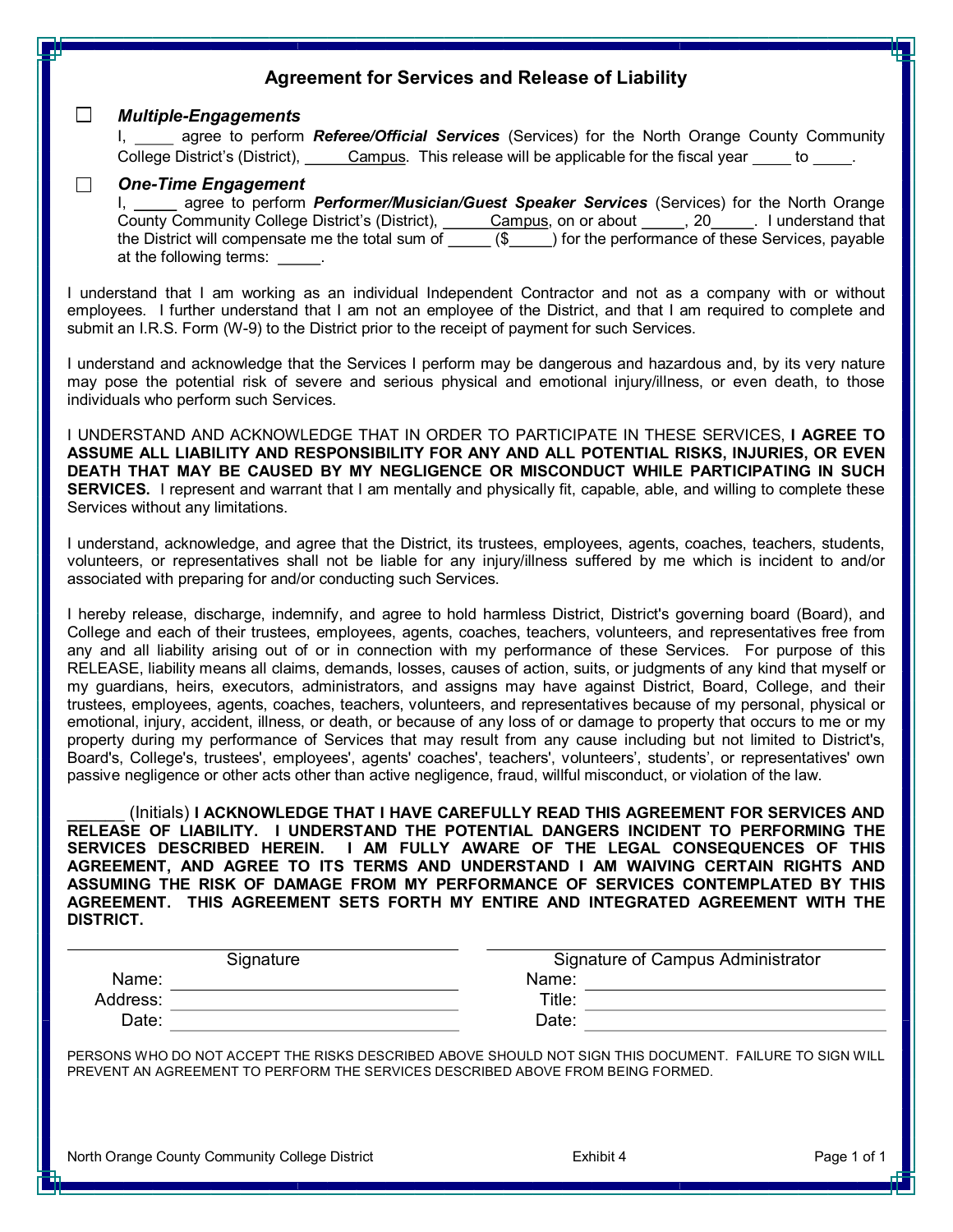# **INDEPENDENT CONTRACTOR AGREEMENT FOR SERVICES AND RELEASE OF LIABILITY** *Short Form*

THIS AGREEMENT is hereby entered into by the NORTH ORANGE COUNTY COMMUNITY COLLEGE DISTRICT, hereinafter referred to as DISTRICT, and;

| <b>CONTRACTOR</b> |      |              | TAXPAYER I.D. NO./SSN |
|-------------------|------|--------------|-----------------------|
| Mailing Address   | Citv | Zip<br>State |                       |

hereinafter referred to as CONTRACTOR.

**WHEREAS,** the DISTRICT is authorized to contract with and employ an independent contractor specially trained to perform various services required; and

**WHEREAS,** the CONTRACTOR is specially trained, experienced, and competent to perform the various services pursuant to this Agreement;

# **IT IS THEREFORE AGREED AS FOLLOWS:**

The DISTRICT hereby retains and employs the CONTRACTOR upon the terms and conditions hereinafter set forth, and the CONTRACTOR hereby accepts said retention and agrees to perform the services hereinafter mentioned as an independent contractor upon said terms and conditions:

- 1. The CONTRACTOR shall commence providing services under this agreement on **[Enter start date (Month DD, YYYY)]**, and will diligently perform as required and complete performance by **[Enter completion date (Month DD, YYYY)].**
- 2. Under the direction of **[Under who's direction]**, the CONTRACTOR is to provide the following services:

# ® **[Enter services to be provided]**

- (a) CONTRACTOR will determine the method, details, and means of performing the above-described services. The DISTRICT shall not control the manner or determining the method of accomplishing CONTRACTOR'S services.
- (b) CONTRACTOR shall, at CONTRACTOR'S own expense, employ such assistants as CONTRACTOR deems necessary to perform the services required of CONTRACTOR by this agreement. The DISTRICT may not control, direct, or supervise CONTRACTOR'S assistants or employees in the performance of those services. Any applicable insurance needed to cover these assistants will be provided by the CONTRACTOR.
- (c) CONTRACTOR shall supply all tools and instrumentalities required to perform those services under this agreement.
- 3. While engaged in carrying out and complying with any of the terms and conditions of this Agreement, the CONTRACTOR is not an officer, agent, or employee of the DISTRICT. CONTRACTOR understands and agrees that he/she and all of his employees are not employees of the DISTRICT and are not entitled to benefits of any kind or nature normally provided employees of the DISTRICT and/or to which DISTRICT employees are normally entitled, including, but not limited to, State Unemployment Compensation or Workers' Compensation. CONTRACTOR shall assume full responsibility for payment of all federal, state and local taxes or contributions including Unemployment Insurance, Social Security, and Income Taxes with respect to CONTRACTOR'S employees.
- 4. The DISTRICT shall pay the CONTRACTOR a fee not to exceed **[Enter not to exceed amount]**, for services rendered pursuant to this Agreement. **Payment shall be made upon submission of an invoice in a form acceptable to the DISTRICT.**
- 5. The CONTRACTOR shall assume all expenses incurred by him/her in connection with the performance of this Agreement, and the DISTRICT shall not be responsible for payment of any expenses incurred in connection with the services, other than the fee which is specified in Paragraph 4 above.

North Orange County Community College District **Exhibit 5** Exhibit 5 Page 1 of 2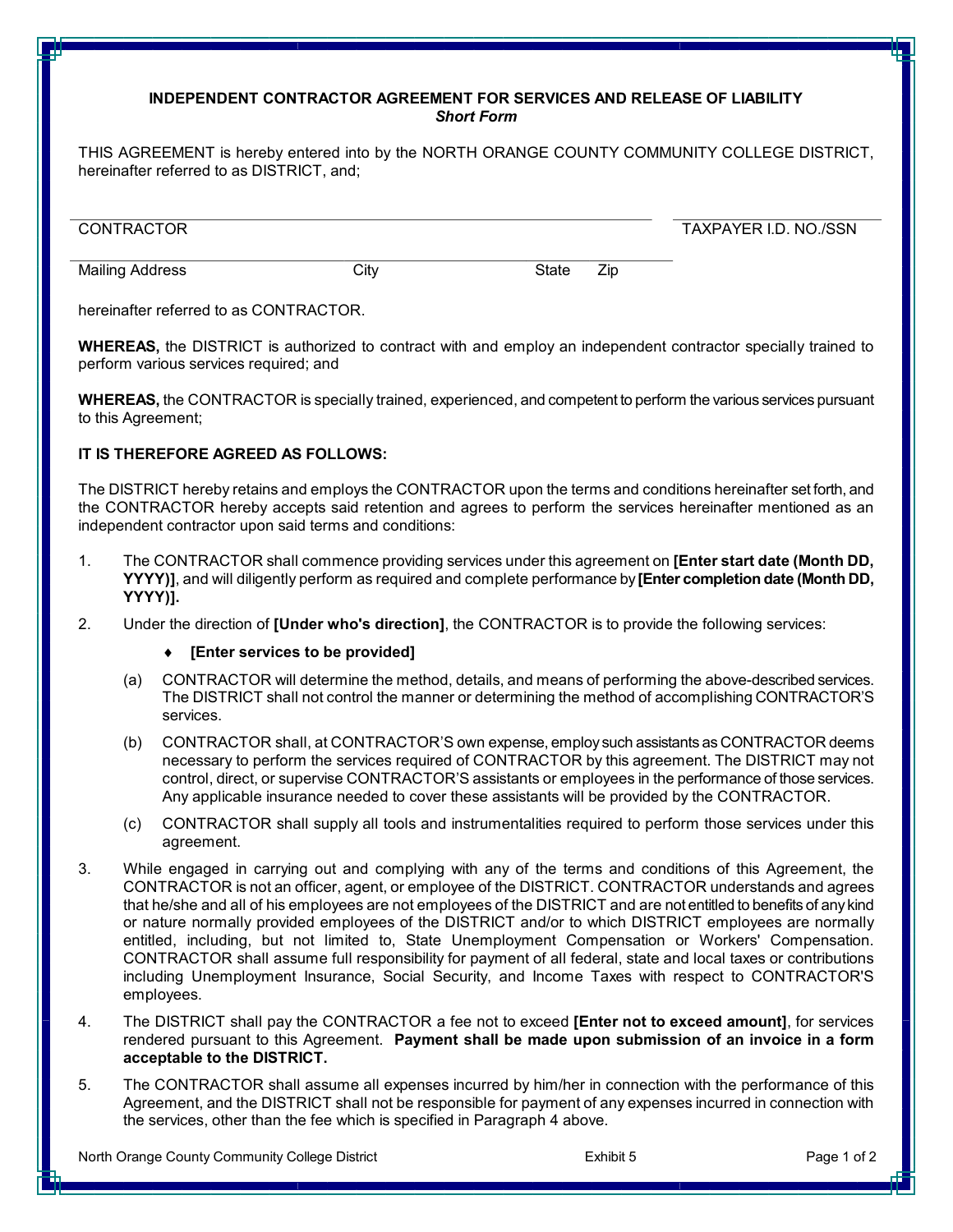- 6. The CONTRACTOR hereby warrants that the products or services to be provided under this agreement comply with the accessibility requirements of Section 508 of the Rehabilitation Act of 1973, as amended, and its implementing regulations. CONTRACTOR agrees to respond promptly to and resolve any complaints regarding accessibility of its products or services that are brought to its attention. Failure to comply with these requirements shall constitute a breach and be grounds for termination of this agreement.
- 7. The CONTRACTOR agrees to and shall hold harmless and indemnify the DISTRICT and its officers, agents, and employees from every claim or demand and every liability, loss, damage, or expense of any nature whatsoever, which may be incurred by reason of:
	- (a) Liability for damages for death or bodily injury to person, injury to property, or any other loss, damage or expense sustained by the CONTRACTOR or any person, firm or corporation employed by the CONTRACTOR upon or in a connection with the services called for in this Agreement, except for liability for damages referred to above which result from the sole negligence or willful misconduct of the DISTRICT'S officers, employees, or agents.
	- (b) Any injury to or death of persons or damage to property, sustained by any persons, firm or corporation, including the DISTRICT, arising out of, or in any way connected with the services covered by this Agreement, whether said injury or damage occurs either on or off the DISTRICT'S property, except for liability for damages which result from the sole negligence or willful misconduct of the DISTRICT'Sofficers, employees, or agents.
- 8. The CONTRACTOR, at the CONTRACTOR'S expense, cost, and risk, shall defend any and all actions, suits, or other proceedings that may be brought or instituted against the DISTRICT, its officers, agents, or employees on any such claim, demand, or liability and shall pay or satisfy any judgment that may be rendered against the DISTRICT or its officers, agents, or employees in any action, suit, or other proceedings as a result thereof.
- 9. The CONTRACTOR shall comply with all applicable federal, state, and local laws, rules, regulations, and ordinances, including workers' compensation.
- 10. This contract may not be assigned without the written consent of the DISTRICT.
- 11. It is mutually understood that either party may terminate the Agreement upon thirty (30) days' written notice.

**IN WITNESS WHEREOF,** said parties have executed this Agreement as of the date and year first above written.

#### THIS AGREEMENT IS ENTERED INTO THIS **[Nnth DAY OF MONTH, YYYY]**.

| FOR THE CONTRACTOR:  | NORTH ORANGE COUNTY COMMUNITY<br><b>COLLEGE DISTRICT</b><br>Anaheim, California |
|----------------------|---------------------------------------------------------------------------------|
| By:                  | By:                                                                             |
| <b>SIGNATURE</b>     | <b>SIGNATURE</b>                                                                |
| PRINTED NAME         | PRINTED NAME                                                                    |
| <b>PRINTED TITLE</b> | <b>PRINTED TITLE</b>                                                            |
| <b>DATE</b>          | <b>DATE</b>                                                                     |
| <b>TELEPHONE</b>     | <b>TELEPHONE</b>                                                                |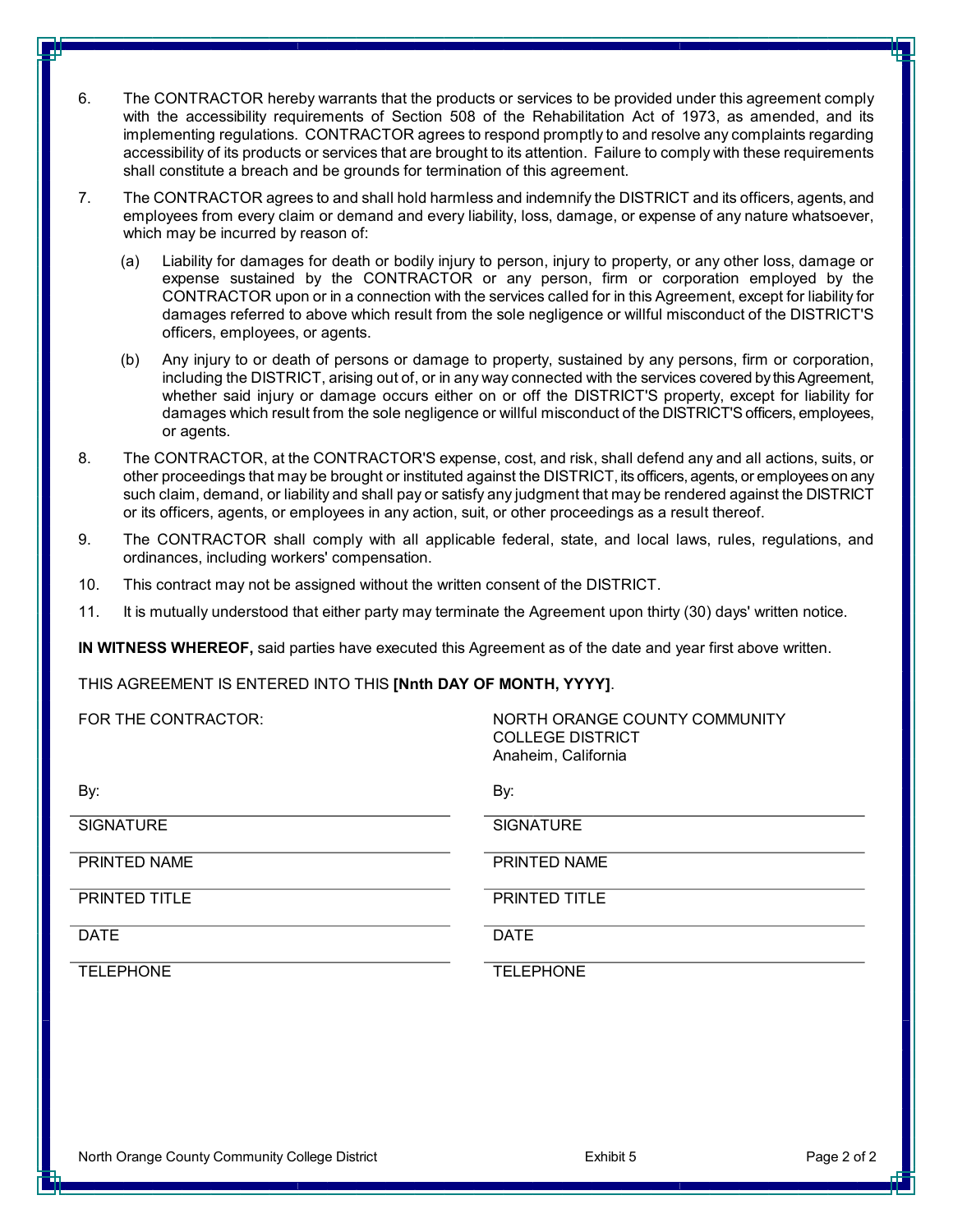### **INDEPENDENT CONTRACTOR AGREEMENT FOR SERVICES AND RELEASE OF LIABILITY**

THIS AGREEMENT is hereby entered into by the NORTH ORANGE COUNTY COMMUNITY COLLEGE DISTRICT, hereinafter referred to as DISTRICT, and;

| TRACTOR<br>$\bigcap N \cap \bigcup$ | ን./SSN<br>NO.<br>I.D<br><b>PAYFR</b><br>$\cdot$ $\vee$<br>$\cdots$ |
|-------------------------------------|--------------------------------------------------------------------|
|                                     |                                                                    |

Mailing Address **City** City City State Zip

hereinafter referred to as CONTRACTOR.

WHEREAS, DISTRICT is authorized by Section 53060 of the California Government Code to conduct with and employ any persons for the furnishing of special services and advice in financial, economic, accounting, engineering, legal or administrative matters, if such persons are specially trained and experienced and competent to perform the special service required; and

WHEREAS, DISTRICT is in need of special services and advice; and

WHEREAS, CONTRACTOR is specially trained, experienced, and competent to provide the special services and advice required and such services are needed on a limited basis;

NOW, THEREFORE, the parties hereto agree as follows:

1. SERVICES TO BE PROVIDED BY CONTRACTOR:

#### **[Enter services to be provided]**

- A. CONTRACTOR will determine the method, details, and means of performing the above-described services. The DISTRICT shall not control the manner or determining the method of accomplishing CONTRACTOR'S services.
- B. CONTRACTOR shall, at CONTRACTOR'S own expense, employ such individuals as CONTRACTOR deems necessary to perform the services required by the DISTRICT. The DISTRICT may not control, direct, or supervise CONTRACTOR'S employees in the performance of those services.
- C. CONTRACTOR shall supply all materials, equipment, supplies, tools and instrumentalities required to perform and complete the services required by the DISTRICT.
- 2. CONTRACTOR shall commence providing services under this agreement on **[Enter start date (Month DD, YYYY)]** and will diligently perform as required and complete performance by **[Enter completion date (Month DD, YYYY)]**.
- 3. The DISTRICT shall pay the CONTRACTOR a fee not to exceed **[Enter not to exceed amount]**, for services rendered pursuant to this Agreement. **Payment shall be made upon submission of an invoice in a form acceptable to the DISTRICT.** Such fee shall include any costs and expenses paid or incurred by CONTRACTOR in performing services for the DISTRICT. Payments will be made by the DISTRICT to the CONTRACTOR as follows:
- 4. CONTRACTOR, in the performance of this Agreement, shall be and act as an independent contractor. CONTRACTOR understands and agrees that CONTRACTOR and all of CONTRACTOR'Semployees shall not be considered officers, employees or agents of the DISTRICT, and are not entitled to benefits of any kind or nature normally provided employees of the DISTRICT and/or to which DISTRICT'S employees are normally entitled, including, but not limited to, State Unemployment Compensation or Worker's Compensation. CONTRACTOR assumes the full responsibility for the acts and/or omissions of CONTRACTOR'Semployees or agents as they relate to the services to be provided under this agreement. CONTRACTOR shall assume full responsibility for payment of all federal, state and local taxes or contributions, including unemployment insurance, social security and income taxes with respect to CONTRACTOR'S employees.
- 5. CONTRACTOR agrees that all materials including, but not limited to, technologies, procedures, processes, methods, works, writings, ideas, dialogues, compositions, artwork, recordings, teleplays, and video productions prepared for, written for, submitted to the DISTRICT, and/or used in connection with this Agreement shall be wholly original to CONTRACTOR and shall not be copied in whole or in part from any other source, except that submitted to CONTRACTOR by DISTRICT as a basis for such materials.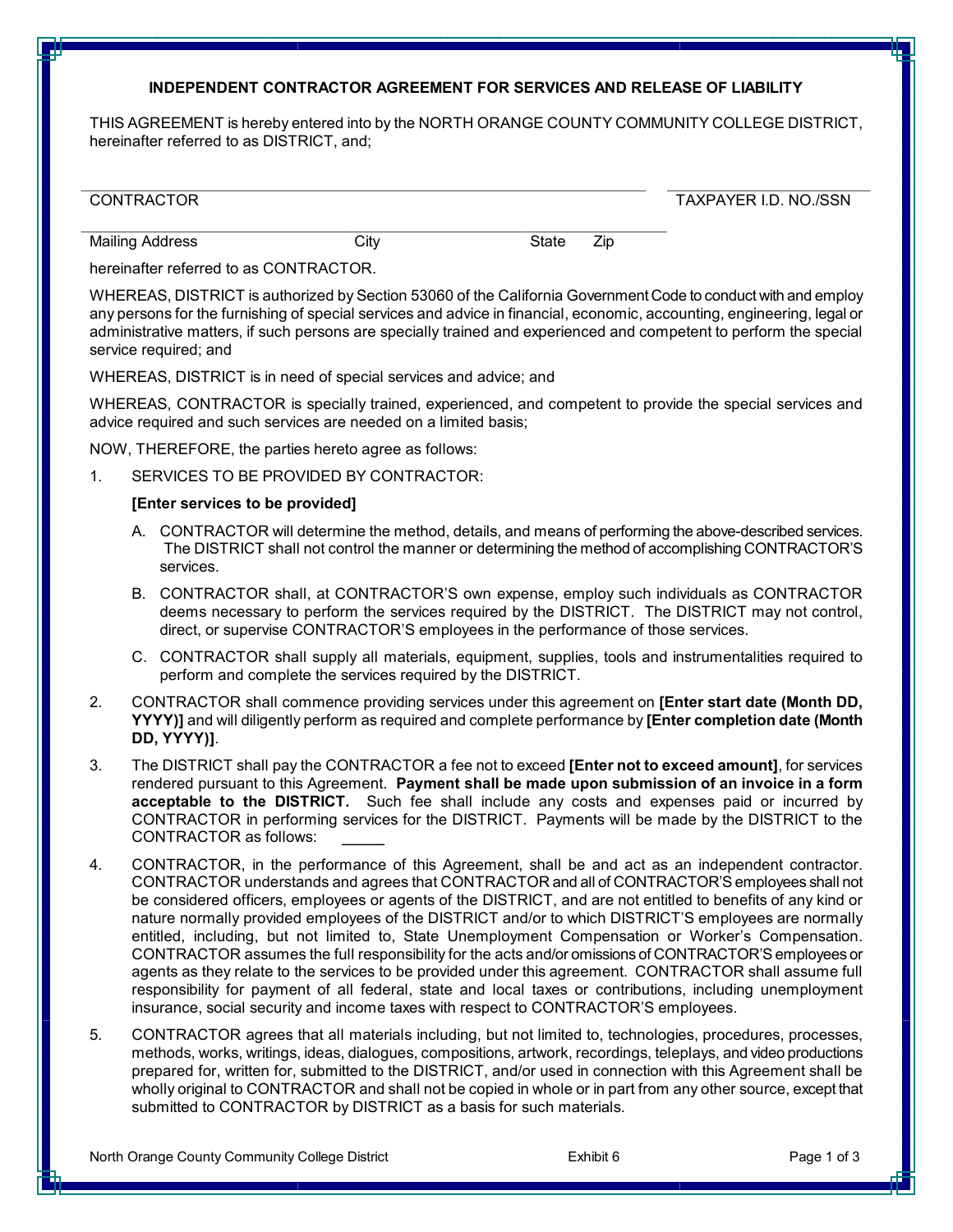- 6. CONTRACTOR understands and agrees that all materials produced under this Agreement shall become the property of the DISTRICT and cannot be used without DISTRICT'S expressed written permission. DISTRICT shall have all right, title and interest to said materials including the right to secure and maintain a copyright and/or trademark of said materials in the name of the DISTRICT. CONTRACTOR consents to use of CONTRACTOR'S name in conjunction with the sale, use, performance, and distribution of the materials for any purpose and in any medium.
- 7. DISTRICT may, at any time, for any reason terminate this Agreement and compensate CONTRACTOR only for services rendered to the date of termination. Written notice by DISTRICT shall be sufficient to stop further performance of services by CONTRACTOR. Notice shall be deemed given when received by the CONTRACTOR orno later than three days after the day of mailing, whichever is sooner.
- 8. CONTRACTOR agrees to and does hereby indemnify and hold harmless the DISTRICT and its Board of Trustees, officers, employees and agents from every claim or demand made and every liability, loss, damage or expense, of any nature whatsoever, which may be incurred by reason of:
	- A. Liability for damages for: (1) death or bodily injury to person; (2) injury to, loss or theft of property; or (3) any other loss, damage or expense rising out of (1) or (2) above, sustained by the CONTRACTOR orany person, firm or corporation employed by the CONTRACTOR, either directly or by independent contract upon or in connection with the services called for in this Agreement, however caused, except for liability for damages referred to above which result from the sole negligence or willful misconduct of the DISTRICT or its officers, employees or agents.
	- B. Any injury to or death of any person(s), including the DISTRICT'S officers, employees and agents, or damage to or loss of any property, caused by any act, neglect, default, or omission of the CONTRACTOR, or any person, firm or corporation employed by the CONTRACTOR, either directly or by independent contract, arising out of, or in any way connected with, the services covered by this Agreement, whether said injury or damage occurs either on or off DISTRICT'S property, except for liability for damages which result from the sole negligence or willful misconduct of the DISTRICT or its officers, employees or agents.
	- C. Any liability for damages which may arise from the furnishing or use of any copyrighted or uncopyrighted matter or patented or unpatented invention under this Agreement.
- 9. The CONTRACTOR, at CONTRACTOR'S expense, cost, and risk, shall defend any and all actions, suits or other proceedings that may be brought or instituted against the DISTRICT, its Board of Trustees, officers, agents, or employees on any such claim, demand, or liability arising out of or in any way connected with any services covered by this Agreement, and shall pay or satisfy any judgment that may be rendered against the DISTRICT or its Board of Trustees, officers, agents, or employees in any such action, suit, or other proceeding as a result thereof.
- 10. Pursuant to Section 8, CONTRACTOR agrees to procure, pay for, and keep in full force and effect, the following types of insurance:
	- A. Comprehensive general liability: No less than \$1,000,000 per occurrence and \$3,000,000 aggregate.
	- B. Automobile liability insurance per accident for bodily injury and property damage shall be for no less than \$1,000,000 per occurrence with no annual aggregate limit.
	- C. Professional liability insurance (Errors and Omissions), shall be for no less than One Million Dollars (\$1,000,000) per occurrence.

Such insurance must be in a form mutually acceptable to both parties to protect CONTRACTOR and DISTRICT against liability which may arise out of this Agreement. In addition, CONTRACTOR agrees to provide an endorsement to this policy stating, "Such insurance as is afforded by this policy shall be primary, and any insurance carried by DISTRICT shall be excess and noncontributory." No later than fourteen (14) days from execution of this Agreement by the DISTRICT and CONTRACTOR, CONTRACTOR shall provide DISTRICT with certificates of insurance evidencing all coverages and the endorsements required hereunder including a thirty (30) day written notice of cancellation or reduction in coverage. CONTRACTOR agrees to name DISTRICT and its Board of Trustees, officers, agents and employees as additional insureds under said policy.

11. CONTRACTOR shall not assign or delegate the performance of any services required under this Agreement or any part of this Agreement. Any such assignment or delegation shall be null and void.